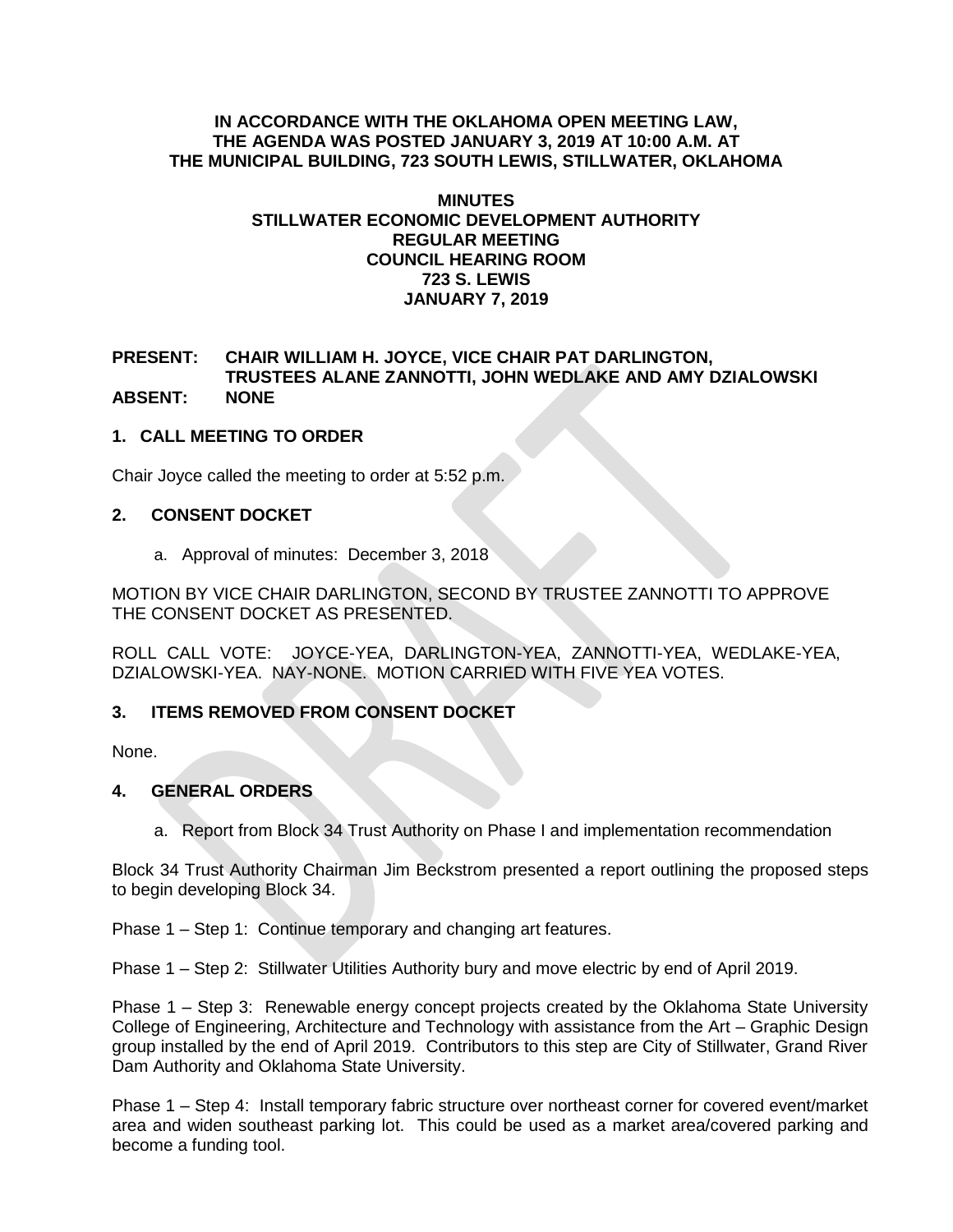Phase 1 – Step 5: Install Stage 1 ground source heat pump well field to serve the Cultural District by end of December 2019, dependent upon commercial viability. Viability will be determined by the results of an OSU senior study project this spring.

Phase 1 – Step 6: Install interim performance stage. This step could be completed following Step 4, the installation of the fabric structure.

A fully enclosed fabric building installed is estimated to cost approximately \$300,000 and a fabric building with open ends would cost approximately \$260,000.

Mr. Beckstrom emphasized that events are the key to the success of these types of developments. The Block 34 Trust Authority recommends that they be allowed to proceed with Phase 1.

Discussion was held regarding the type of electrical work that is proposed, the condition of the terrain, the versatility of the structure and the life expectancy of the structure fabric.

b. Report on Visit Stillwater financial performance

City Attorney John Dorman stated that Ordinance No. 2178, adopted by a vote of the people in 1985, had two parts. The part that created the room tax was originally codified in Title 28 and is now codified in Article 39, as a result of the 2005 codification. The other part created the Stillwater Convention and Visitor Board (CVB) and is codified in Article 2. The funds collected are to be used for the purpose of encouraging tourism development in the City. Seventy-five percent of the proceeds are to be used for the promotion and solicitation of visitor attractions, events, tourism, conference, conventions and meetings, and to provide services to visitors. Initially, twenty-five percent of the proceeds was used for the City's centennial observance and on July 1, 1990, was applied to the Visitors and Special Events Promotion Fund. The tax portion of the ordinance was amended one time in 1998 and deleted the definition of permanent resident from the Code. Mr. Dorman explained that this provision may need to be placed back in the Code to allow for situations not anticipated under the original Code. Also mentioned was the Stillwater Visitors and Special Events Board, charged with the duties of tourism development. An annual budget was provided, and with City Council approval, could enter into contracts. There is no mention of CVB oversight of the room tax in the ordinance. The oversight of the room tax is vested in the City of Stillwater Finance Director. Unlike the room tax ordinance, the CVB ordinance was amended several times. The duties of the CVB remained the same until the ordinance was repealed in 2014 by Ordinance No. 3285. Mr. Dorman stated that the City of Stillwater is the only entity entitled to the tax funds. The CVB board has a tourism function, they have no right to receive the room tax. The Constitution of the State of Oklahoma says you cannot create a tax to fund a private entity. Mr. Dorman presented a history of how the City has delegated the tourism development duties:

- City contracted with the Chamber of Commerce from 1985 2011
- Became a department of the City for 2.5 years
- Visit Stillwater February 26, 2014
- Visit Stillwater Oklahoma November 3, 2014

SEDA entered into a contract with these entities in some form to offer visitor services for the City of Stillwater. The first service contract with Visit Stillwater became effective January 1, 2015; and subsequent contracts were approved in 2016 and 2017. The current contract expired in late 2018, but was extended to June 30, 2019. As of January 7, 2019, SEDA has paid Visit Stillwater \$3,565,865 from the room tax for tourism development and visitor services.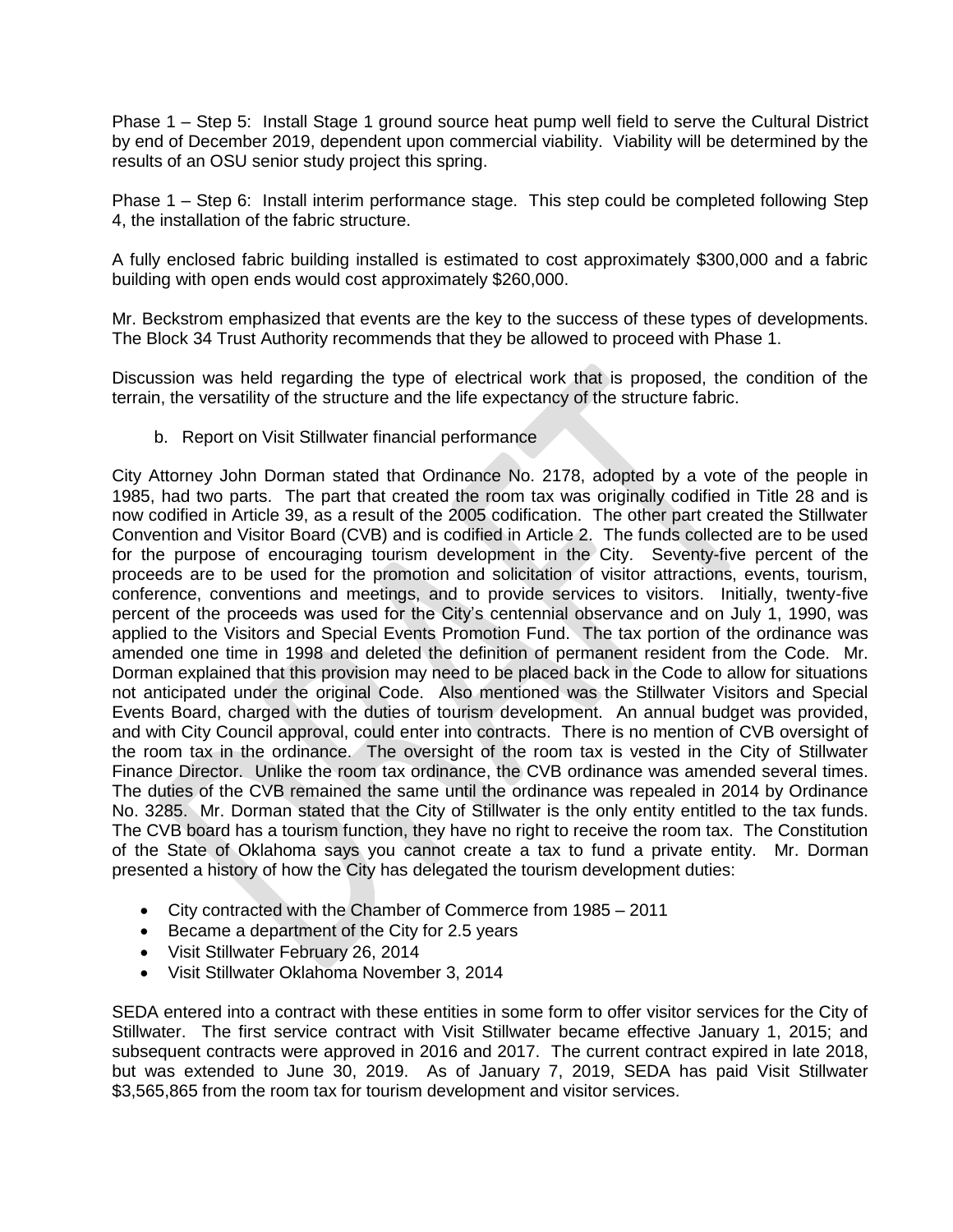Chief Financial Officer Melissa Reames addressed the questions that have been posed by the Trustees:

- How is the money being spend?
- What type of expenditures is the money going to?
- What is our return on investment?

To answer the questions, staff looked at the options set forth in the contract and chose to audit the financial records of Visit Stillwater using the "agreed upon procedures" approach. Some of the targeted accounts that were reviewed were compensation, travel, entertainment and mileage. Both entities agreed upon a local certified public accounting firm to do this. Ms. Reames read part of the memorandum from City Manager McNickle, Deputy City Manager Melissa Reames and City Attorney John Dorman to Mayor and City Councilors regarding the Report on Visit Stillwater Financial Performance dated January 7, 2019.

Discussion was held regarding the Visit Stillwater fund balance, payment of a 20% bonus to employees in January 2018 from private funds, the difference between private and public funds, Winter Wonderland payment and receipts, comingling of private and public funds, Visit Stillwater overhead costs and reduction of payments to other private partnerships. Ms. Reames stated the Hotel Tax Fund balance is now \$454,366, with \$435,629 collected through November 2018. Discussion occurred regarding the importance of having a review process for all the private/public partnerships, the expectation that all of them will go through this process and the transparency it creates.

Ms. Reames recommended that staff continue with the evaluation and review of the requests received for qualifications and bring them to Trustees. Ms. Reames stated that SEDA extended the Visit Stillwater agreement until June 30, 2019, but there is a 30-day opt-out clause in the contract if Trustees choose to use it.

# **5. PUBLIC COMMENT ON AGENDA ITEMS NOT SCHEDULED FOR PUBLIC HEARING**

Calvin Oyster, 714 North Redlands Road, spoke in support of Visit Stillwater.

Roger Gose, 1120 East Connell, spoke regarding the origin of the Stillwater Visitors and Special Events Board and the tax approved by the citizens in 1985; questioned where the board is now; and urged Trustees to look into how this change occurred.

Willie Baker, 1401 South Culpepper, Visit Stillwater board member, stated the board had not had an opportunity to review the memorandum dated January 7, 2019, said they are willing to discuss any concerns that City Council or staff may have, they are ready to communicate and will provide a detailed response to the memorandum.

# **6. REPORTS FROM OFFICERS & BOARDS**

- a. Miscellaneous items from the General Counsel
	- i) Request for an Executive Session pursuant 25 O.S. 307 (C)(10) for the purpose of conferring on matters pertaining to economic development, including the transfer of property, financing, or the creation of a proposal to entice a business to locate within the City of Stillwater because public disclosure of the matter to be discussed would interfere with the development of products and services and would violate the confidentiality of the business.
- b. Miscellaneous items from the General Manager: No report.
- c. Miscellaneous items from Trustees: No report.
	- i) Discussion about scheduling items for upcoming meetings